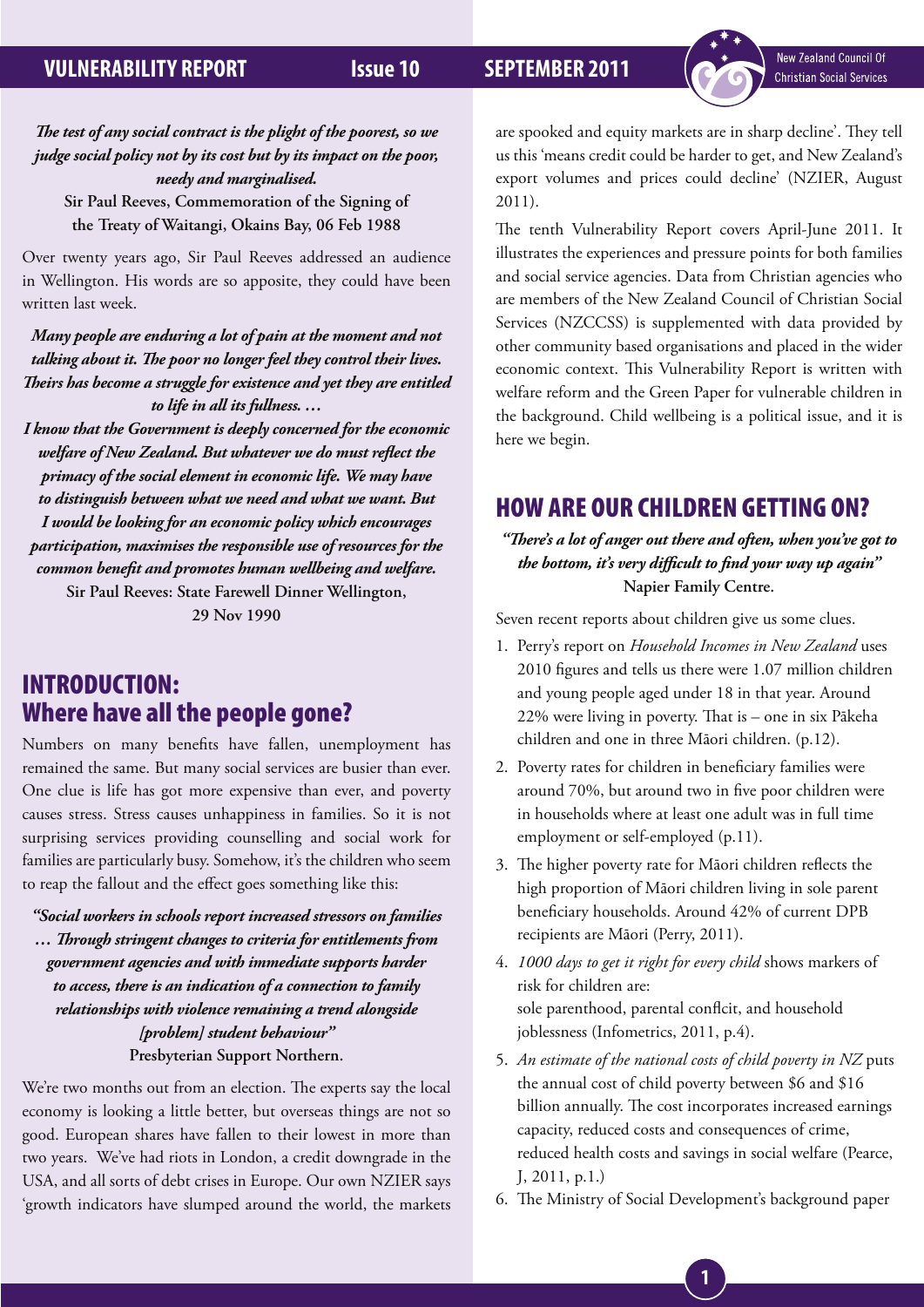

*Vulnerable Children: Numbers and Risk Factors* quotes the Christchurch Health and Development Study work showing young people in the most disadvantaged 5% of the cohort had risks of severe maladjustment over 100 times the risks of the young pepple in the more advantaged 50% of the cohort p. 3.

- 7. Consistent risk factors for children are: parental substance abuse, poor maternal mental health, poor parenting, poor infant attachment, recurrent child maltreatment, exposure to violence in the family and living in hardship (p.4).
- 8*. Te Ara Hou: the pathway forward* shows just over half of the 200,000 New Zealanders living below the poverty line are Māori and Pasifika.
- 9. Our children are also forgotten in the policy area. The Child Poverty Action Group's report *Left further behind: how policies fail the poorest children in New Zealand* argues "[w]hat tends to operate now in a wide range of policy areas is not childcentred, nor are children socially included. Children appear in the policy discussion in complex ways: as burdens on their parents; as adults-to-be; as victims of adult choices about relationships; and as threats to social order and stability. Children do not often appear simply as children, with their own voices, their own agency, and their right to a happy, safe childhood" ( P.6).
- 10.Sadly, a graphic illustraion from the *Children's Social Health Monitor 2011* update says it all: richer children are far less likely to end up in hospital because of injuries from assault, neglect or maltreatment than poor children. Poverty stresses families and puts our children at risk.

Figure 30. Hospital Admissions for Injuries Arising from the Assault. Neglect or Maltreatment of Children 0-14 Years by NZ Deprivation Index Decile, New Zealand 2006-2010



### *Source: Children's Social Health Monitor 2011 update, p.61*

# How many children are dependent on benefits?

As at the end of June 2011 the number of benefit dependent children was 231,488. The largest single group were the 83,425 who were in DPB dependent households with Māori caregivers.

- This latter group represented 36% of total benefit dependent children and / or 46% of DPB dependent children.
- This time last year there were 232,207 benefit dependent children, or 719 more children than are benefit dependent now.

**2**

### **Number of children aged less than 18 years included in working age main benefits, as at the end of June 2011**

| <b>Benefit group</b>       | <b>Ethnic group of the caregiver</b> |                    |                       |              |                    |              |
|----------------------------|--------------------------------------|--------------------|-----------------------|--------------|--------------------|--------------|
|                            | <b>Mäori</b>                         | <b>NZ European</b> | <b>Pacific Island</b> | <b>Other</b> | <b>Unspecified</b> | <b>Total</b> |
| <b>DPB</b> related         | 83,425                               | 61,275             | 21,343                | 15,061       | 2,687              | 183,791      |
| B                          | 4,536                                | 5,938              | 1,594                 | .666         | 175                | 13,909       |
| <b>SB related</b>          | 3,477                                | 4,028              | 2,286                 | 3,345        | 177                | 13,313       |
| <b>UB</b> related          | 5,402                                | 3,671              | 3,568                 | 2,654        | 172                | 15,467       |
| <b>Other Main Benefits</b> | 1,450                                | 975                | 1,170                 | ,305         | 108                | 5,008        |
| <b>Total</b>               | 98,290                               | 75,887             | 29,961                | 24,031       | 3,319              | 231,488      |

*Source: MSD*

This table includes working age caregivers (18-64)

It is a count of children, not benefits. Clients with more than one child aged less than 18 years will be counted more than once.

DPB related is Domestic Purposes Benefits – Sole Parent, Domestic Purposes Benefits – Care of Sick or Infirm, Domestic Purposes Benefits – Women Alone, and Emergency Maintenance Allowances

IB is Invalid's Benefit

SB related is Sickness Benefits and Sickness Benefits – Hardship

UB related is Unemployment Benefits and Unemployment Benefits – Hardship

Other Benefits include Emergency Benefits, Independent Youth Benefits, Unemployment Benefits – Training and Unemployment Benefits – Hardship – Training, Unemployment Benefits – Student – Hardship, Widow's Benefits.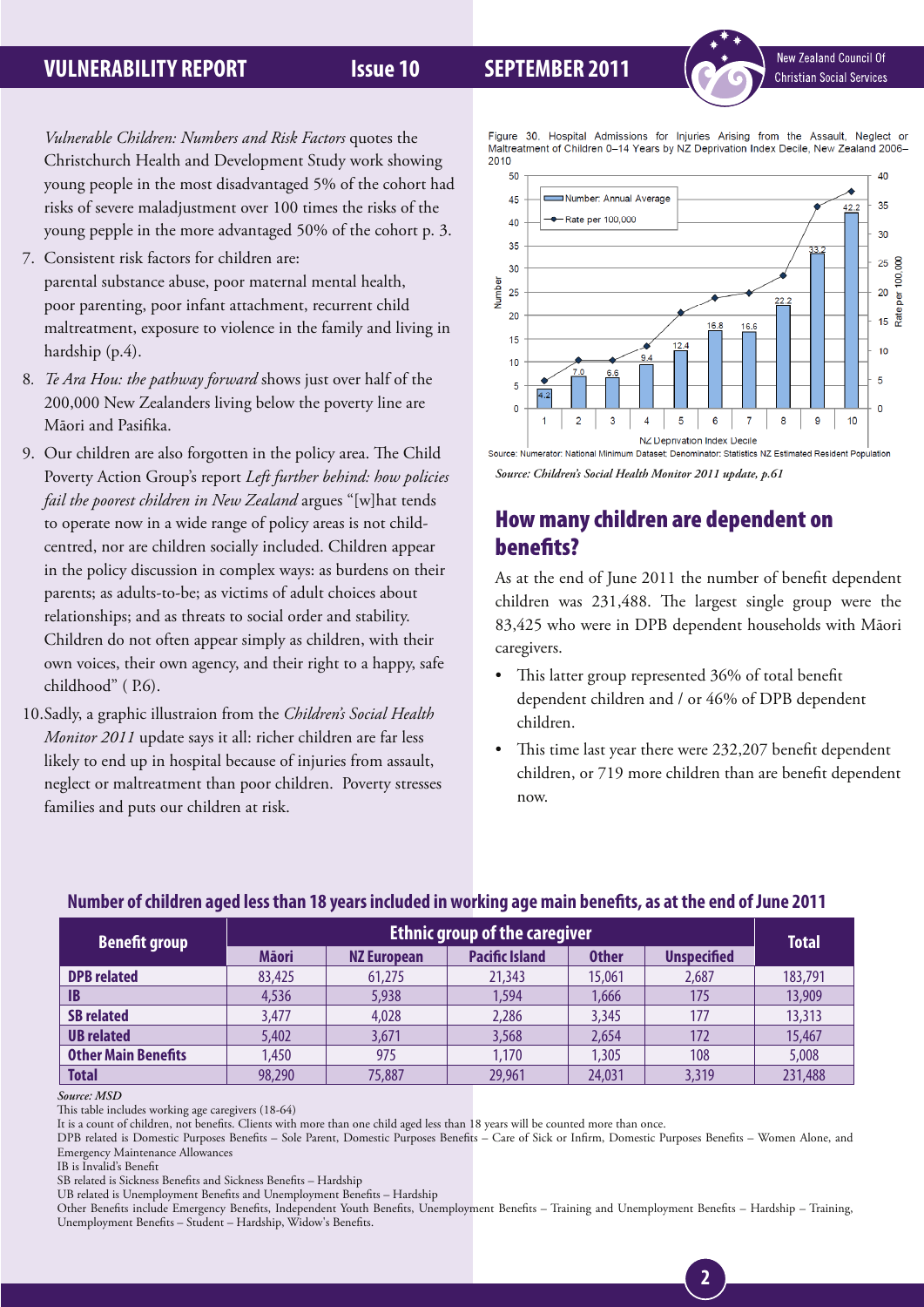## How many children are in Child Youth and Family care?

## **Number of care and protection (C&P) notifications and investigations completed**

| <b>Quarter</b>      | $C\&P$<br><b>Notifications</b><br><b>Further Action</b><br><b>Required</b> | C&P<br><b>Notifications</b><br><b>FARs with</b><br><b>Ethnicity Maori</b> | <b>Investigations</b><br><b>Completed</b> |
|---------------------|----------------------------------------------------------------------------|---------------------------------------------------------------------------|-------------------------------------------|
| Apr-Jun 2010        | 13,811                                                                     | 6,260                                                                     | 5,928                                     |
| <b>Jan-Mar 2011</b> | 14,107                                                                     | 6,681                                                                     | $5,785*$                                  |
| <b>Apr-Jun 2011</b> | 14,376                                                                     | 6,427                                                                     | $6.255*$                                  |

### *Source: Child Youth and Family (CYF)*

Notes: C&P notifications: The numbers in the tables do not represent the number of distinct clients. Some clients may have multiple notifications during the period. -Investigations Completed: Investigations carried out and completed within a certain time period are not necessarily related to the notifications received within that same period. From the September Quarter 2009 this data includes full assessments carried out which includes Child & Family Assessments and Formal Investigations. -Ethnicity: Please note that clients may have multiple ethnicities. Although Child, Youth and Family capture all ethnicities for a client we only report on the primary ethnicity as selected by the client and their family. Clients and their family are not always consistent in the primary ethnicity that they select. An ethnicity is not always recorded.

- Care and protection notifications to CYF requiring further action increased by 565 or 4% between June 2010 and June 2011.
- Māori children and young people are over represented in notifications requiring further action, constituting 45% in the June 2011 quarter.

## **Number of Children and Young People in Out of Home Placements as at the end of quarters**

| <b>Quarter</b>      | <b>All Out of Home</b><br>Placements as at the<br>end of the quarter | Māori children and<br>young people in Out of<br><b>Home Placements as at</b><br>the end of the quarter |  |
|---------------------|----------------------------------------------------------------------|--------------------------------------------------------------------------------------------------------|--|
| <b>Apr-Jun 2010</b> | 4,515                                                                | 2,334                                                                                                  |  |
| <b>Jan-Mar 2011</b> | 4,238                                                                | 2,149                                                                                                  |  |
| Apr-Jun 2011        | 4,153                                                                | 2,053                                                                                                  |  |

*Source: CYF* 

Notes: Home Placements include: CYF Caregiver Placements, Residential Placements, Family/Whānau Placements, CFSS/Agency Placements, Family Home Placements, Other Placement types (including, boarding, school hostel, etc) Ethnicity: Please note that clients may have multiple ethnicities. Although Child, Youth and Family capture all ethnicities for a client we only report on the primary ethnicity as selected by the client and their family. Clients and their family are not always consistent in the primary ethnicity that they select. An ethnicity is not always recorded.

- The number of children in out of home placements has fallen by 8% in the last year or 362.
- Tamariki and rangatahi comprised 49% of out of home placements in the April –June quarter in 2011.

## **Children in CYF Care**

| As at June 30           | 2007  | 2008  | 2009  | 2010  | 2011  |
|-------------------------|-------|-------|-------|-------|-------|
| No. children in<br>care | 5,044 | 4.522 | 4.408 | 4.515 | 4.153 |
| Source: CYF             |       |       |       |       |       |

Numbers in CYF care have fallen in recent years. Between June 2007 and June of this year, numbers fell by 891 or 18%. This downward trend is likely to reflect the implementation of CYF's permanency policy.

## What has this meant for addiction services, social work and family support services?

*"There is also an increased [demand] for respite care for [those supporting] children, particularly with behavioural and/or disability support needs."* **ACROSS – Te Kohitanga O Te Wairua.**

- There are a number of clients who hold the idea of being able *to return to counselling in the future as a tool for managing stress. This 'knowing' is increasingly affected by fears about loss of funding support from Work and Income which negatively impacts on their sense of hope* (VisionWest)*.*
- *• This quarter has seen us assist individuals and families with a multitude of issues, e.g. family violence, financial difficulties, parenting dysfunction, health issues e.g. severe dental decay amongst a number of children, multiplicity of agencies involved in some cases* (Catholic Social Services, Wellington)*.*
- *• We are turning away more families than we can deal with [for social work]. In July we took on 4 new client families and turned away 26 families. These families were referred to other agencies but other agencies are having the same capacity issues we have. We … prioritise on the basis of the child protection concerns* (Presbyterian Support East Coast)*.*
- *• As [role title], I can verify the increase in the incidence of family violence in our area …What is of more concern is the lack of co-ordination of services to respond to domestic violence* (Presbyterian Support East Coast)*.*

VisionWest reports an increase in:

- Family violence, particularly in psychological abuse;
- Clients with depression or anxiety as presenting issue with family violence revealed later on;
- • Clients seeking counselling for anger issues, males as well as females of all ages, (including children);
- • Clients being prescribed medication for anxiety and depression, including youth;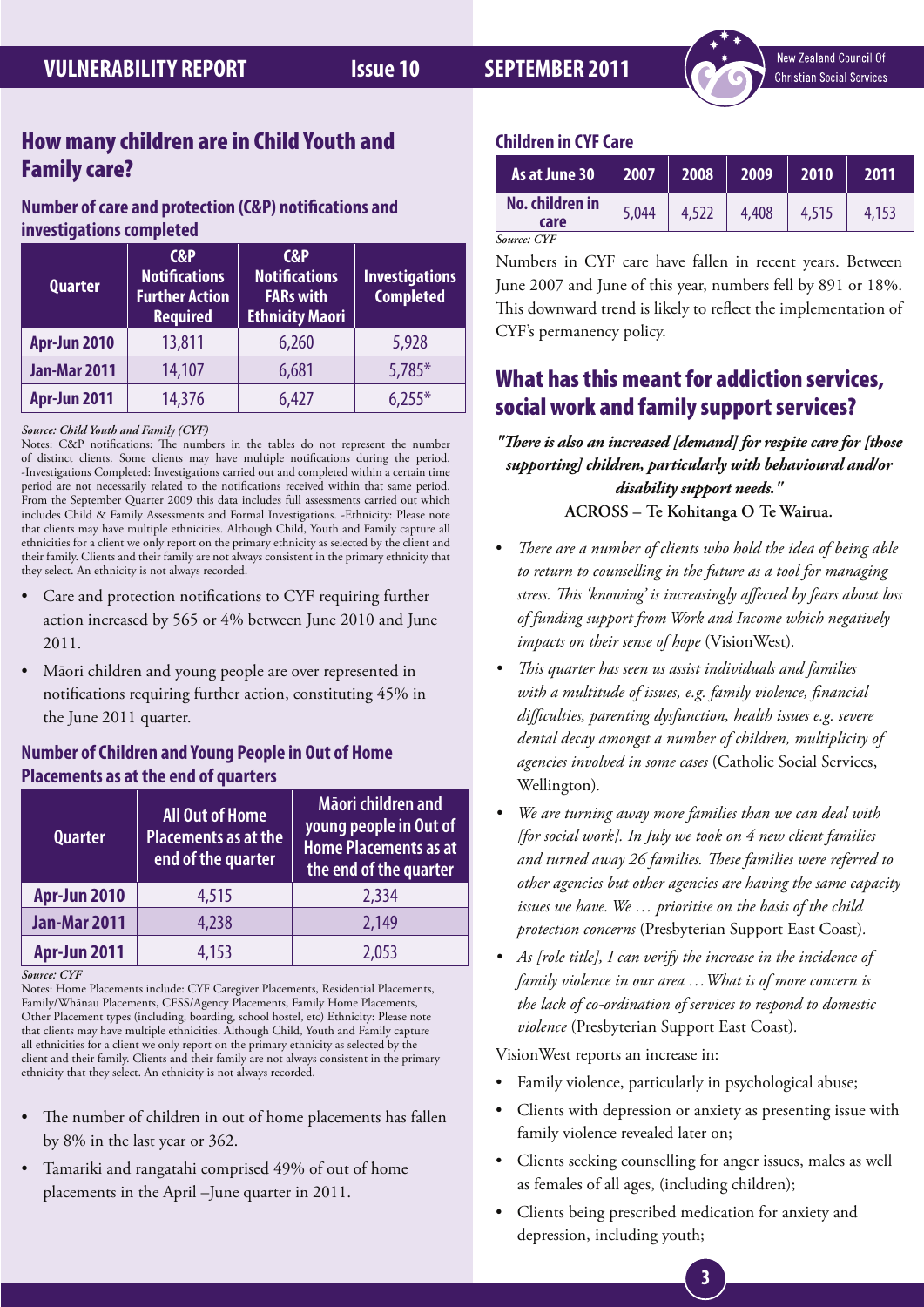

- Drug use and addiction;
- Grandparents raising grandchildren due to parental drug/ alcohol use/misuse.

Presbyterian Support Northern also reports a significant increase in grandparents raising their grandchildren.

Services that are needed include:

- Affordable holiday programmes (Presbyterian Support Northern)
- Services for rural families (Presbyterian Support Northern)
- Programmes and services for adolescents around anger and violence (adolescents do not tend to come for counselling; programmes with an activity base are most likely to engage young people (Presbyterian Support Northern)

# WHAT HAS HAPPENED TO THE COST OF BASICS?

*… it's now working people with income, even good income, who are struggling to make ends meet.*  **Napier Family Centre.**

Overall prices have increased in the last year. In fact, it is quite hard to find prices that have decreased (although the communication and clothing and footwear groups fell by 1.4% and 1.0% respectively).



*Source: Statistics New Zealand*

The consumer price index measures the rate of price change of goods and services purchased by households. It rose by 5.3% in the year to June - including the GST increase from 12.5% to 15% last October. This is the highest annual increase since June 1990, when there was a 7.6% annual increase including the rise in GST from 10 – 12.5% from 1 July 1989.

In the June quarter:

- Petrol increased by  $4.0\%$
- Electricity increased by 2.7%
- • Wine decreased by 1.5%
- Telecommunication services fell by 1.0%

In the year to June 2011:

- Petrol increased by 20.1%
- Electricity by 7.8%
- Vegetables by 19.7%
- • Cigarettes and tobacco by 16.0%

Food increased by 7.5% overall, and fresh milk increased by 9.4%.

There are 11 broad groups in the consumer price index. In the year to June, prices rose in nine of those groups

## Rents

Rents increased everywhere in the June 2010 to June 2011 year except in Wellington. Main centre rents were as follows:

- Central Auckland was \$428, a rise of 2.4% from June 2010
- North Auckland was \$443, a rise of 5.7% from June 2010
- South Auckland was \$387, a rise of 2.9% from June 2010
- Christchurch was \$302, a rise of 6.0% from June 2010
- Dunedin was \$273, a rise of 7.9% from June 2010
- Hamilton was \$298, a rise of 2.8% from June 2010
- Wellington was \$395, a fall of 2.5% from June 2010

## **Wages**

While the consumer price index rose by 5.3% in the year to June, wages and salaries increased by 1.9 per cent.

*Sources: Statistics NZ Consumer Price Index, Labour Cost, Food Price Index, REINZ Monthly Housing Price Index, AA Petrol Watch, Department of Building and Housing, Market Rent Analysis July 2011*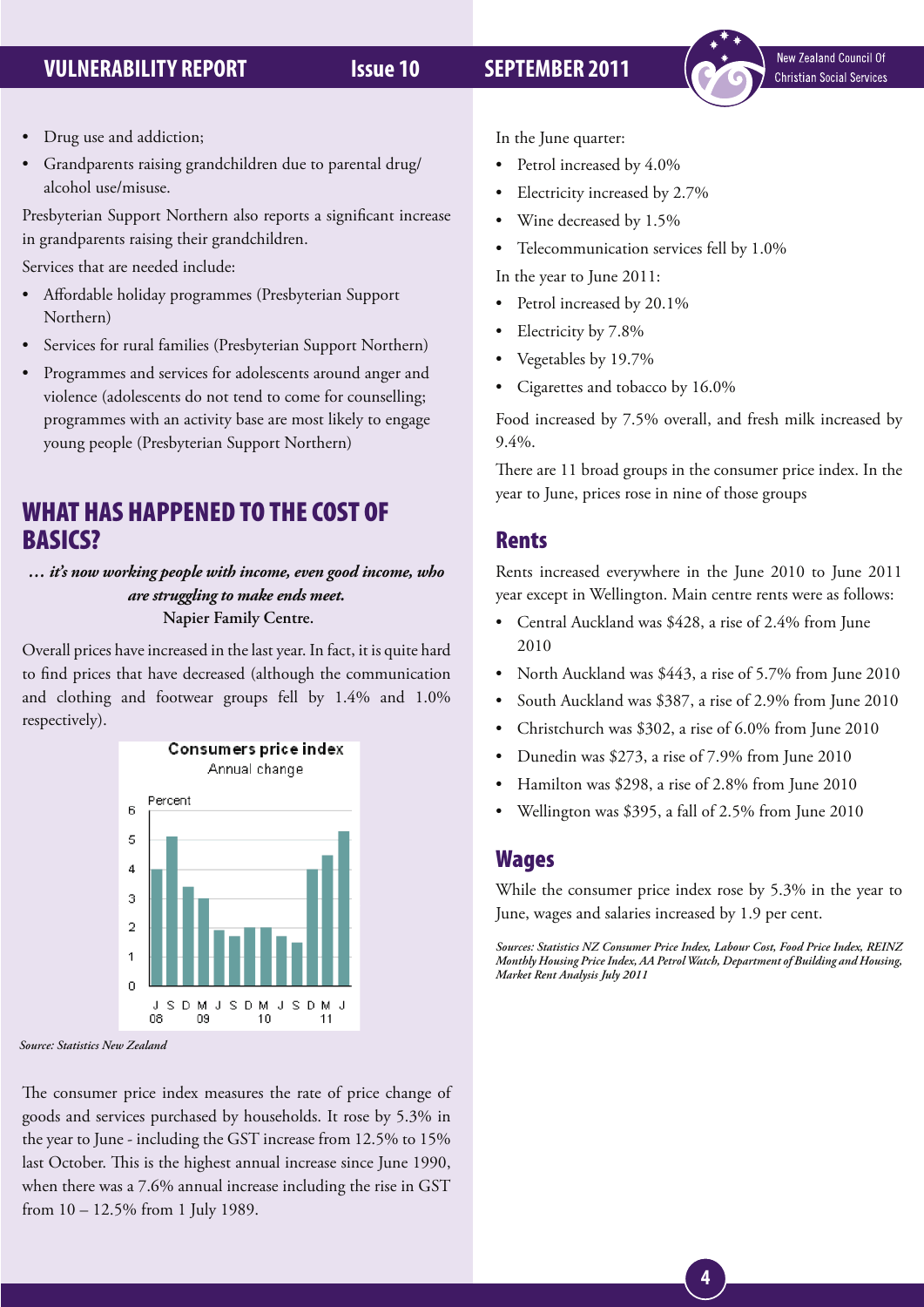- The number of people asking for food parcels from the Hokitika foodbank has reached a 13 year high (Hokitika Guardian 29 June 2011).
- Napier Community Foodbank has distributed 1,720 parcels in the last year- 134 more than the previous year.
- Numbers receiving the Hamilton's Catholic Cathedral Centre Tuesday lunch have increased by 16% (175) in the last year. Most are Māori, and around 50% are long term attendees. The regulars tend to be on unemployment benefits, have mental health problems or are sick in some other way. Some have part time work; others are recently discharged from prison. The regulars tend to help out with the meal and it provides a way for them to get together with their friends.
- • *[Requests for food have increased] and reflect families' inability to seek help from other family members and [an increased] level of desperation* (Presbyterian Support East Coast).
- Tauranga Community Foodbank Trust gave out 85 (4.2%) more food parcels in April to June 2010 than it had during the same period in 2011.
- The withdrawal of Breakfast club funding/resources/donations *has impacted on some of the schools who have tried to resource through other avenues, but are unsure how long they can continue to subsidise the breakfasts for children* (Presbyterian Support Northern).
- Food parcels are up, and there is pressure on clothing (Judith Peterson, South Centre).
- The Home of Compassion gave out 155 more meals in August 2011 than it had last August 2010.
- • *"… our volunteer gardeners [foodbank users] are showing real ownership of their garden; we have started to eat some of the vegetables … so that is an exciting milestone"* (Wesley Community Action).



New Zealand Council Of **Christian Social Services** 

*We have also seen an increase of men seeking assistance, many because of employment and confidence issues relating to the current economic crisis. This has provided opportunities to educate and connect them to support services, outcomes are a reduction in isolation, gaining new friends, increased knowledge of support streams and knowing there is someone they can connect to that cares about them.* 

**VisionWest**



*Source: Statistics New Zealand*

## Who is unemployed?

The unemployment rate is 6.5%, which is 3.7%or 6,000 fewer than it was a year ago. This is due to a decrease in male unemployment. Female unemployment has remained the same. Unemployment rates measure the proportion of those in the labour force who are unemployed, looking for work and available for work. Information about unemployment is found in both Statistics New Zealand's Household Labour Force and the Department of Labour's 'Employment and Unemployment' publications.



*Source: Wesley Community Action*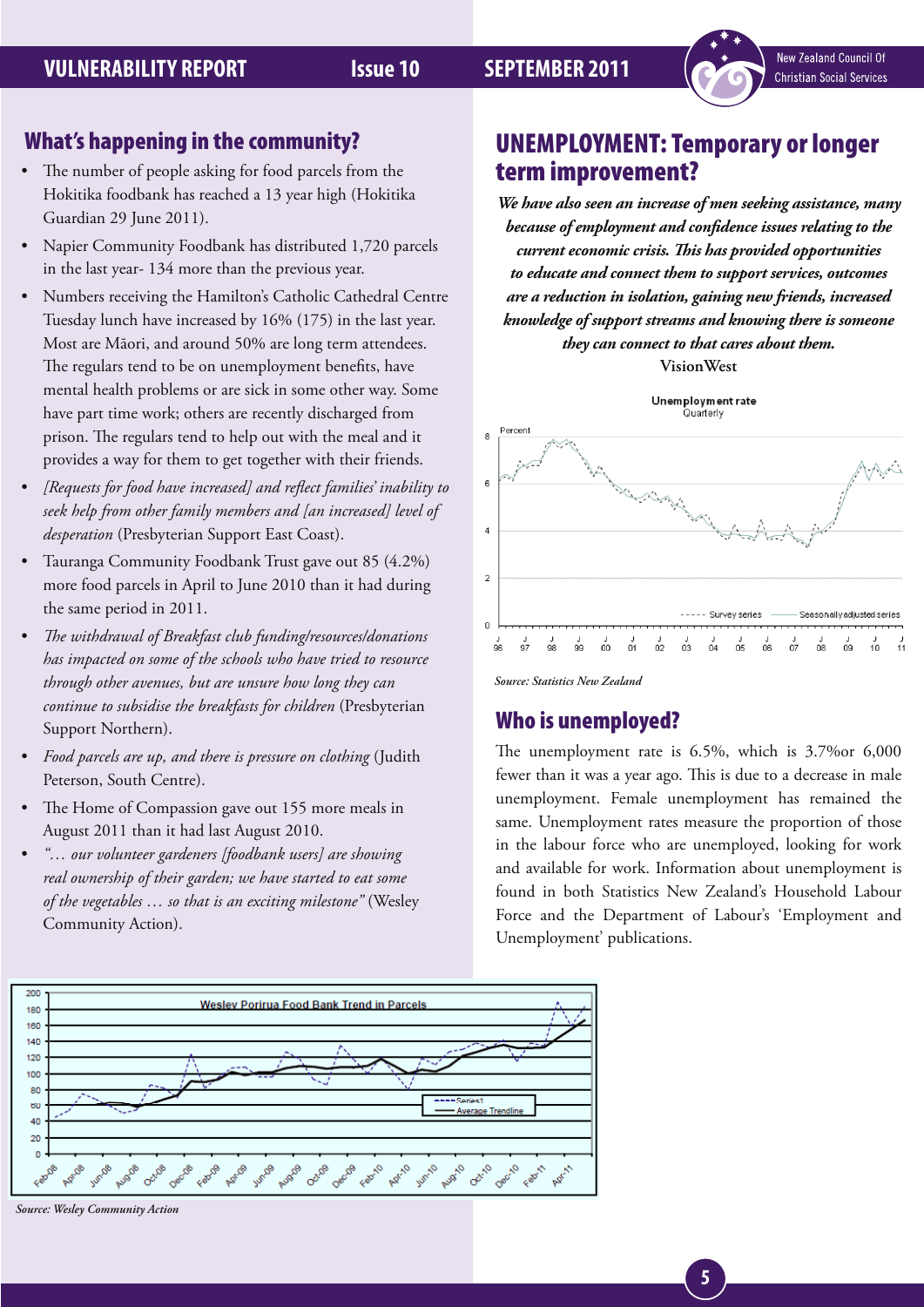

People likely to be unemployed at the end of June 2011 were:

- Youth (aged 15-24) 17.4% unemployed
- Māori youth (24.8%)
- Pasifika youth (27.4%)
- Māori (13.7%)
- Pasifika (13.1%)
- Middle Eastern/ Latin American/ African (12.1%)
- Only 4.7% of Europeans overall were unemployed
- People in Northland (7.3%), Gisborne/ Hawkes Bay (7.2%) and Auckland (7.3%)

## What do we know about unemployment trends?

If we look at Statistics New Zealand's trend series for unemployment (i.e. the seasonal and irregular components are removed), unemployment has flattened out since the December 2009 quarter.



*Source: Statistics New Zealand*

- It is good to see that unemployment has fallen for the groups we tend to follow. We hope this will be sustained over time. Youth unemployment fell by 3.6% or 2,500 over the year.
- Māori youth unemployment fell from 30.3% to 24.8%.
- Pasifika youth unemployment fell from 30.6% to 27.4%.
- Youth not in employment, education or training (NEET) reduced from 10.7% to 9.8% over the year.
- Māori unemployment overall fell from 16.4% to 13.7%
- Pasifika unemployment overall fell from 14.1% to 13.1%
- Unemployment fell in the north and in the very south (see below)

### **Unemployment by region**

| <b>Region</b>                | <b>June 2010</b> | <b>June 2011</b> |
|------------------------------|------------------|------------------|
| <b>Auckland</b>              | 8.7%             | 7.3%             |
| <b>Northland</b>             | $9.1\%$          | 7.3%             |
| <b>Gisborne / Hawkes Bay</b> | 8.5%             | $7.2\%$          |
| <b>Bay of Plenty</b>         | 7.8%             | $6.9\%$          |
| <b>Southland</b>             | 4.4%             | $3.4\%$          |

### Unemployment remained the same in some regions

| <b>Region</b>                 | June 2010 quarter | June 2011 quarter |
|-------------------------------|-------------------|-------------------|
| Manawatu-<br><b>Whanganui</b> | $6.9\%$           | $6.9\%$           |
| <b>Wellington</b>             | 5.5%              | 5.5%              |

### Unemployment increased in other regions

| <b>Region</b>      | June 2010 quarter | June 2011 quarter |
|--------------------|-------------------|-------------------|
| <b>Waikato</b>     | 6%                | 6.5%              |
| <b>Taranaki</b>    | 4.9%              | 5.3%              |
| Tas/Nel/Mar/West C | 3.2%              | 4.4%              |
| <b>Canterbury</b>  | 4.8%              | $5.7\%$ *         |
| <b>Otago</b>       | 4.7%              | 5.3%              |

\*Employment in Canterbury fell by 5,200 for males and 7,100 for females in the year to June 2011.

*Source: Statistics New Zealand, 'Household Labour Force Survey'; Department of Labour, 'Employment and Unemployment'*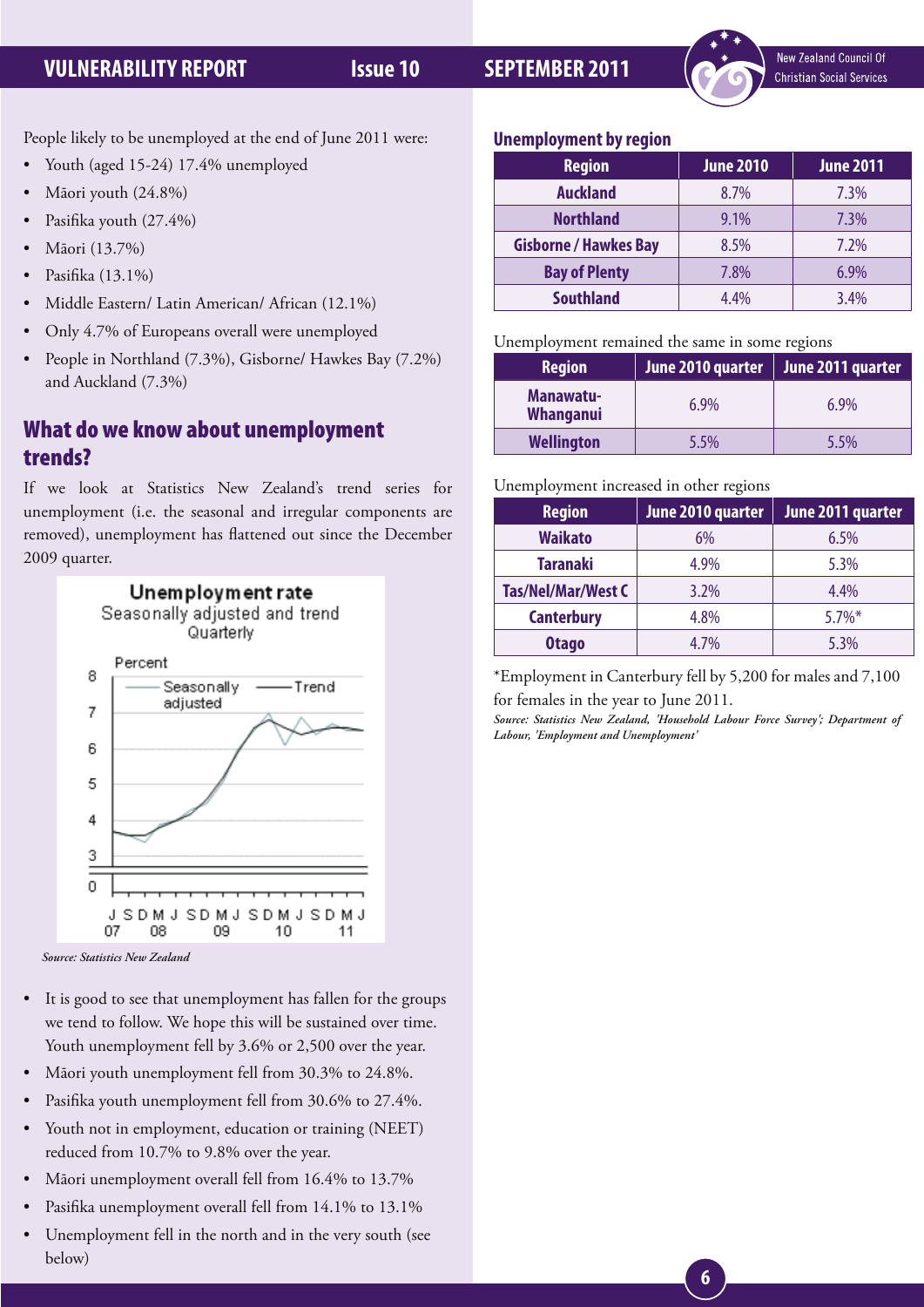

## HOW HAVE PERSONAL DEBT LEVELS CHANGED?

*Working people who can't make ends meet are increasingly seeking budgeting advice* **Napier Family Centre.**

## **Personal Insolvency (June Years)**

| <b>June</b><br>year            | <b>Summary</b><br><b>instalments</b> | <b>No asset</b><br>procedure | <b>Bankruptcy</b>          | <b>Total</b>               |
|--------------------------------|--------------------------------------|------------------------------|----------------------------|----------------------------|
| 2009                           | 257                                  | 2,833                        | 2,521                      | 5,354                      |
| 2010                           | 346                                  | 3,026                        | 3,054                      | 6,080                      |
| 2011<br>$(01 - 11)$<br>change) | 368 (6%个)                            | 2,514<br>$(\downarrow 17\%)$ | 2,718<br>$(11\% \text{L})$ | 5,232<br>$(14\% \text{L})$ |

Total personal insolvencies fell by 14% in the past year. These comprise summary instalments, no asset procedures and bankruptcies.

*Source: Ministry of Economic Development insolvency and Trustee Service*

## What's happening in the community?

- Northern councils are blaming tough economic times for rates arrears that have left them more than \$30 million out of pocket. The Far North District Council (FNDC) is owed almost \$25 million in overdue rates bills, the Kaipara District Council (KDC) is owed \$2.79 million, and the Whangarei District Council (WDC) is owed \$3.24 million. Unemployment, limited cash flow and a sluggish property market had all impinged on the ability of ratepayers to pay their rates (Northern Advocate (8/08/ 2011).
- Daily we speak with clients with out of control debt. Many are *shocked when they see on paper how much they've borrowed and how much more they really need to pay back* (Kingdom Resources).
- The Hub Community Group offers an opportunity for adults to *come together and talk about what they are facing in a group setting and make new friends who may have similar experiences and have found a solution. We share a meal together and the children are cared for by children's workers who provide appropriate activities for the children. For some solo parents this can be the only break they get from their children* (VisionWest).
- I tell them it's about prioritising their money a roof over your *head, power, food and phone – but many of them don't have enough even for that* (Napier Family Centre).
- Budgeting and social work have increased nationally (Pam Waugh, The Salvation Army).

## BENEFITS:

*Schools report they are noticing that policy changes within Work and Income are having a direct impact on the children and families attending their schools. More children are either not attending school or coming to school hungry / angry / unsettled and displaying disruptive behaviours …* **Presbyterian Support Northern.**

### **Benefit trends 2010-2011**

| <b>Main Benefit Type</b>                   | <b>June</b><br>2010 | June<br>2011 | % change<br>2010-2011 |
|--------------------------------------------|---------------------|--------------|-----------------------|
| <b>Unemployment</b><br><b>Benefit</b>      | 62,085              | 56,264       | $9\%$                 |
| <b>Domestic Purposes</b><br><b>Benefit</b> | 111,689             | 113,429      | $2%$ 个                |
| <b>Sickness Benefit</b>                    | 58,465              | 58,009       | $1\%$                 |
| <b>Invalid's Benefit</b>                   | 85,382              | 84,836       | $0.6\%$               |
| <b>Other</b>                               | 15,303              | 15,279       | $0\%$                 |
| <b>Total</b>                               | 332,924             | 327,817      | $2\%$ $\downarrow$    |

*Source: Benefit Fact Sheet, MSD*

Numbers on benefits have fallen in by 2% in the last year. The decrease applies to every area except for domestic purposes benefits where numbers have increased by 2%. The biggest decrease applied to unemployment benefits where numbers were reduced by 9%. The reduction probably reflects both increased employment, and the impact of the Government's Future Focus policy whereby people on unemployment benefits are required to reapply after one year. Failure to reapply on time can mean the benefit is cancelled. Similar policies apply to other benefits. The Invalids' benefit involves no work test, but eligibility is stringently tested. People on sickness benefits will now require extra medical reassessments and have a compulsory review after 12 months (sometimes including a second opinion). "From May 2011 Sickness Beneficiaries who have been assessed as being able to work part-time (15 to 29 hours a week) will have an obligation to look for suitable parttime work" (MSD Fact Sheets).

The new benefit policies are likely to be showing up in changes in benefit recipient numbers for the last four years. Benefit numbers increased in both 2009 and 2010 following the worldwide recession. The fall in numbers in the last year is unlikely to be completely accounted for by economic improvements. It is true employment has increased slightly, as has demand for goods and services; however labour force involvement has fallen, and the recovery in demand has been "gradual and from a low base" (NZIER, 3/9/2011). Given this situation, it is possible much of the decrease in benefit numbers over the last year is due to Future Focus policies.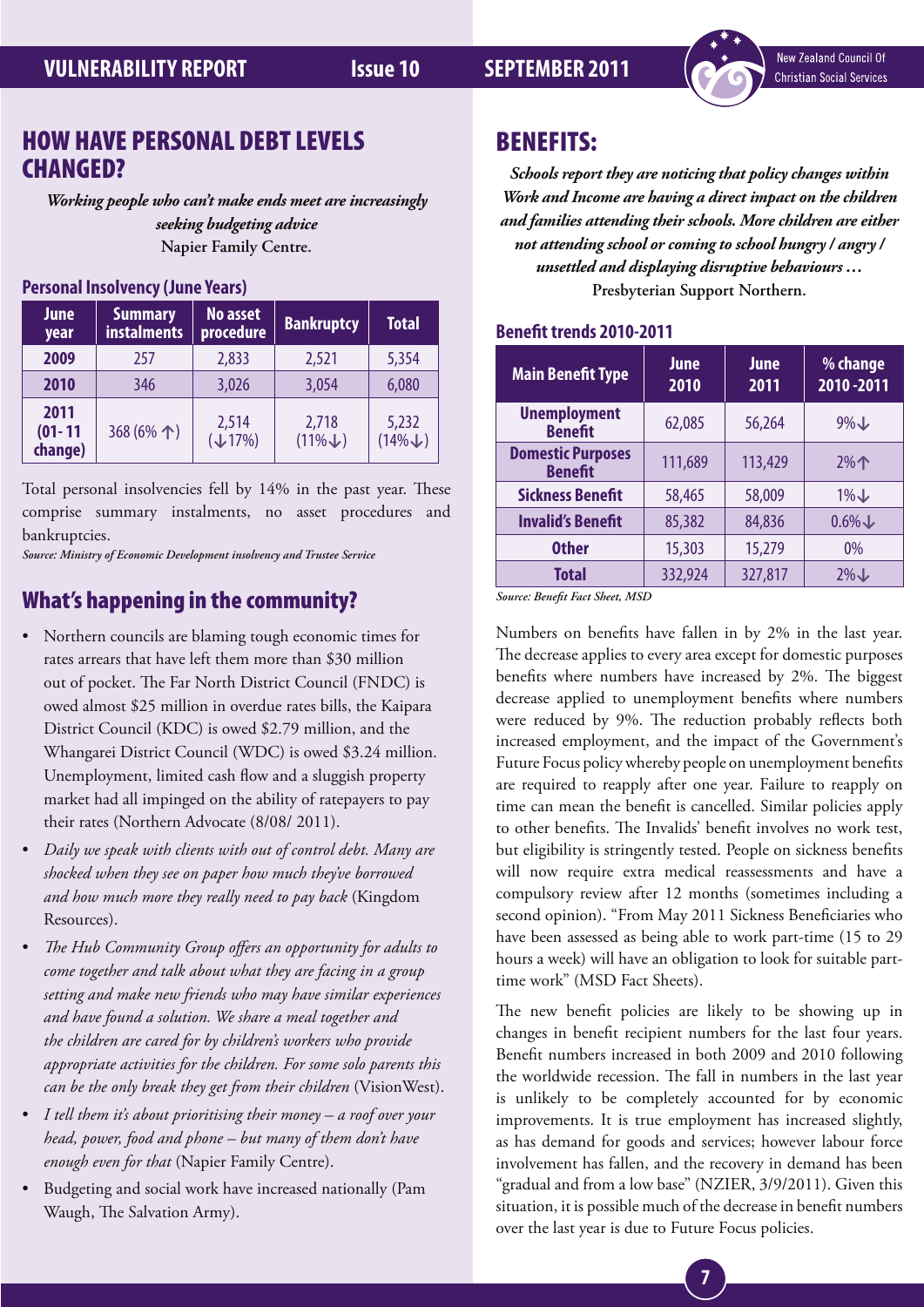

## **Changes in numbers on benefits (%) from the previous year**

| <b>End of quarter</b> | Unemployment<br>Benefits <sup>2</sup> | <b>Domestic Purposes</b><br>Benefits <sup>3</sup> | <b>Sickness</b><br>Benefits <sup>4</sup> | <b>Invalid's</b><br><b>Benefits</b> | Other main<br>benefits <sup>5</sup> | <b>All main</b><br>benefits |
|-----------------------|---------------------------------------|---------------------------------------------------|------------------------------------------|-------------------------------------|-------------------------------------|-----------------------------|
| <b>Jun-08</b>         | $-24\%$                               | 0%                                                | $-4\%$                                   | 7%个                                 | $-6\%$                              | $-1\%$                      |
| <b>Jun-09</b>         | 187%个                                 | 8%                                                | 17% $\uparrow$                           | $2\%$                               | 8%                                  | 20%个                        |
| <b>Jun-10</b>         | 22%个                                  | 7%个                                               | 8%个                                      | $1\%$                               | $-5\%$                              | 7%个                         |
| <b>Jun-11</b>         | $-9\%$                                | $2\%$                                             | $-1\%$                                   | $-1\%$                              | 0%                                  | $-2\%$                      |

*Source: MSD*

Notes:

- 1 This report defines working-age clients as aged 18 64 years, to reflect the minimum age of entitlement of most benefits and the age of eligibility for New Zealand Superannuation.
- 2 Comprises Unemployment Benefits and Unemployment Benefits Hardship.
- 3 Comprises Domestic Purposes Benefits Sole Parent, Domestic Purposes Benefits Care of Sick or Infirm, Domestic Purposes Benefits – Women Alone, and Emergency Maintenance Allowances.
- 4 Comprises Sickness Benefits and Sickness Benefits Hardship.
- 5 Comprises Emergency Benefits, Independent Youth Benefits, Unemployment Benefits – Training and Unemployment Benefits – Hardship – Training, Unemployment Benefits – Student – Hardship, Widow's Benefits, and (until April 2004) Transitional Retirement Benefits.

*The 1,956 people requesting food parcels included 800 single parents, 512 with a spouse or partner, 464 living alone, 180 with no family, 773 on the DPB, 697 on sickness or invalid's benefits, 234 with no income, 204 with jobs, 30 on superannuation, 12 on unemployment benefits and 6 students*  **Napier Community Foodbank.**

# HOUSING: Government is reducing its housing assistance

*One of the main areas of vulnerability in our services is among women and children fleeing family violence. We currently turn away several women and their children every week from our Women's Hostel due to lack of beds/capacity, and to our knowledge they have nowhere sustainable and supported to go.*  **The Salvation Army, Palmerston North**

Government assists low income families into affordable housing via the Accommodation Supplement (AS) and through Income Related Rents (IRR) for low income state housing tenants.

- Total expenditure on housing assistance was \$437 million at the end of June. Numbers of people receiving this assistance for June were not available at the time of writing; however March 2011 figures are shown, but are not comparable with the earlier figures due to possible seasonal variation.
- Housing assistance as a percentage of total housing contribution to GDP has started to fall as illustrated in the graph below. It was 7.4% in the March 2011 quarter, down from 7.6% in December.



### *Housing New Zealand Corporation "changes would drive more vulnerable tenants on to the streets"*  **John McCarthy, General Manager Lifewise Auckland.**

Government housing support policies have changed since the June 2011 Vulnerability Report. Government has announced it wishes to "increase the role of the third sector in developing and supplying affordable and particularly social housing." The corporation's new purpose is to "house those in greatest need, for their duration of need, and to earn an appropriate return

| <b>HOUSING ASSISTANCE</b>                   |                                                                    |                                                      |                                                          |
|---------------------------------------------|--------------------------------------------------------------------|------------------------------------------------------|----------------------------------------------------------|
| <b>June Quarter</b>                         | <b>Accommodation</b><br><b>Supplement</b><br><b>No. recipients</b> | <b>Income Related Rents</b><br><b>No. recipients</b> | <b>Total Govt Housing</b><br><b>Assistance (AS +IRR)</b> |
| 2008                                        | 245,510                                                            | 60,073                                               | \$344m                                                   |
| 2009                                        | 293,388                                                            | 60,739                                               | \$392m                                                   |
| 2010                                        | 317,059                                                            | 61,633                                               | \$425m                                                   |
| 2011                                        | 308,551 (March)                                                    | 61,397 (March)                                       | \$436.6 m (June)                                         |
| Source: Department of Building and Housing. |                                                                    |                                                      |                                                          |

### **Housing Assistance**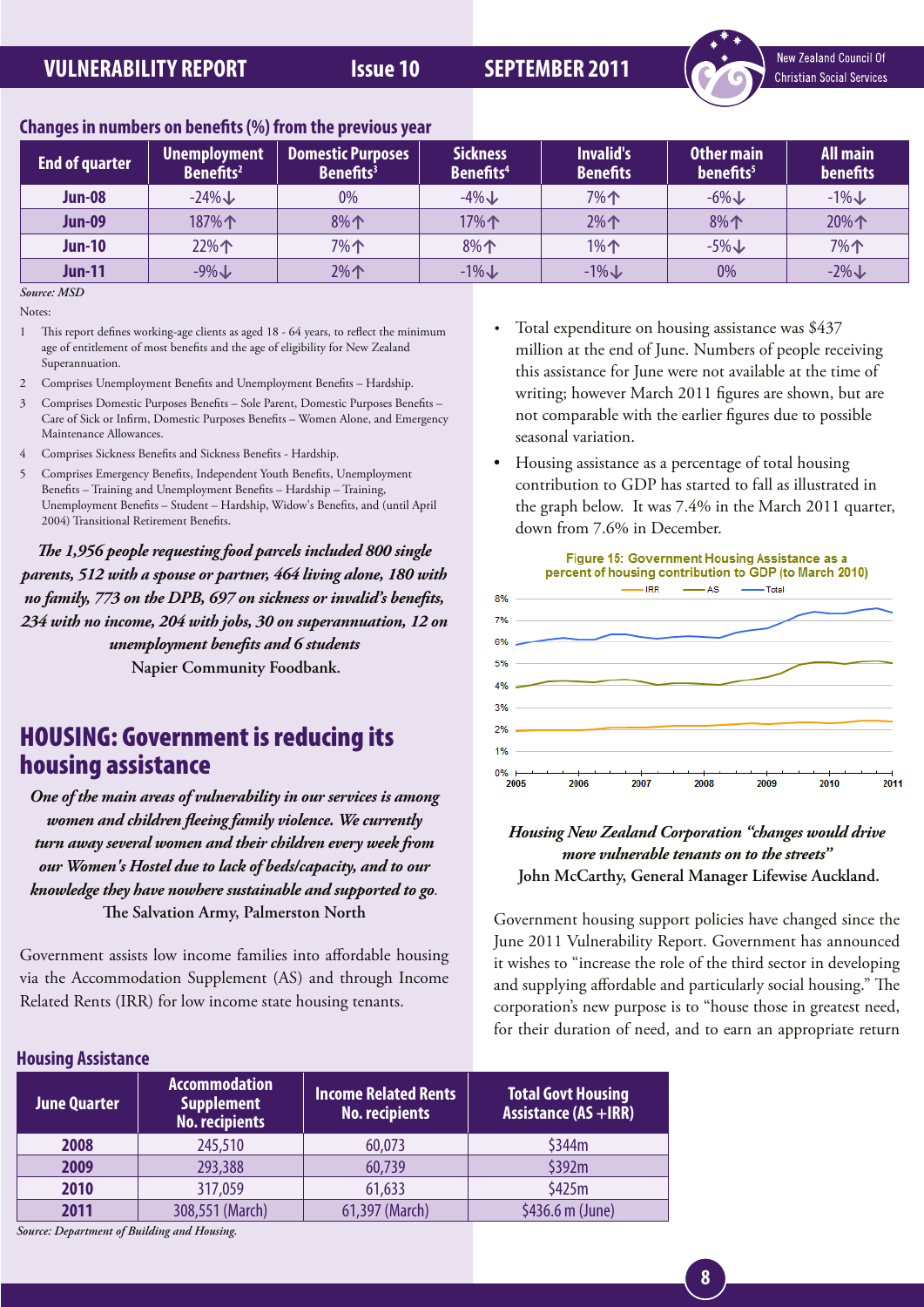New Zealand Council Of **Christian Social Services** 

for the Crown" (Housing New Zealand Corporation, Statement of Intent 2011-14, p.2). Renting a state house has just got harder.

- Reviewable tenancies were introduced for new state tenants on 1 July 2011, so people no longer deemed in need of a state house will be 'supported toward achieving private rental or home ownership' (Minister of Housing, *Press Statement 14/06/2011*). This is illustrated in the new waiting list policy.
- As of 1 July 2011, HNZC ceased adding people to the C and D waiting lists ('moderate' and 'low' need). People on the list prior to 1 July 2011 will remain on the waiting list until "they accept an available state house not required by any priority applicant or exit the waiting list (Housing New Zealand Waiting List web page).
- There were 3,754 people on the waiting list in June 2011. Of these:
	- 402 were A Priority (severe housing need) up from 366 in March. Average waiting list time was 19 days – down from 30 in March.
	- • 3,352 were B Priority (significant housing need) down from 3,588 in March. Average time on the waiting list was 96, up from 120 in March 2011.
	- • 757 were C on the waiting list to 30 June 2011.
	- 2,375 were D on the waiting list to 30 June 2011.

### *Source: HNZC and Department of Building and Housing*

- Government has provided \$40m in the budget to help develop a social housing sector.
- Other Housing New Zealand Corporation changes include:
	- • "No longer having a role to assist individuals with their wider social needs."
	- Tenant calls to tenancy managers will be diverted to a call centre.
	- Most tenancy managers will operate from their cars.
	- Staff cut by about 100." (NZ Herald 6/9/2011)

*"The great risk for organisations like us and others working in the area of homelessness and emergency accommodation is that we are going to see more people in Housing NZ poorly supported, which will put more tenancies at risk, result in more evictions and more people coming out of Housing NZ accommodation and potentially more homelessness,"*  **John McCarthy Lifewise Auckland.**

## What about buying a house?

Building consents have fallen in the last year. "For the year ended June 2011, compared with the previous year, the total value of consents issued for residential buildings was \$4,932 million,

down \$805 million (14 %)." *Source: Building Consents, June 2011*

July house prices were 0.4% below the same time last year, but 5.2% below the market peak of 2007. The average national house sale price is \$414,261. Largest annual house price increases were Queenstown 1.5%↑, and Auckland 1.9%↑.

Falls occurred nearly everywhere else, especially Whangarei 2.7%↓, Hamilton 3.4%↓, New Plymouth 2.6%↓, Invercargill 4.0%↓, Rotorua 2.9%↓, Wellington 2.7%↓, and Dunedin 2.9%↓. The largest fall was in Whanganui –  $6.8\%$ ↓.

*Source: Quotable Value*

### **Community Comment**

- • *'In the first quarter of 2011, Wellington's Downtown Community Ministry worked with 19 people who were sleeping rough, or living in cars or garages. This increased by 42% in the second quarter to 27 people. With DCM's support a number of people have moved into accommodation during the quarter - sometimes for the first time in a very long time. This highlights again the urgent need for more affordable accommodation in the city'* (Stephanie McIntyre, Director DCM).
- *• The shortage of housing stock means that we cannot meet emergency housing needs in our community. There were 34+ referrals in the last month we had to refer on elsewhere. There is a real lack of appropriate and affordable housing in West Auckland and many families are struggling. We have heard of many situations where there is over-crowding and families living in garages, with increased health risks especially in winter* (VisonWest).
- *• Clients requiring urgent accommodation due to family violence find it difficult to be placed within women's refuges when they have a male young person aged 15 or older as part of the family* (Presbyterian Support Northern).
- *• Inner city housing has disappeared [in Christchurch]* (Presbyterian Support Upper South Island).
- *• It is very hard to access affordable appropriate housing for low-income single people. There are limited for options other than flatting, which is not suitable for all people (VisionWest).*
- *• We have noticed an increase in the stress levels of clients…. Some… are finding it particularly difficult to retain their present accommodation and are under threat of eviction or mortgagee sales* (Presbyterian Support Northern).